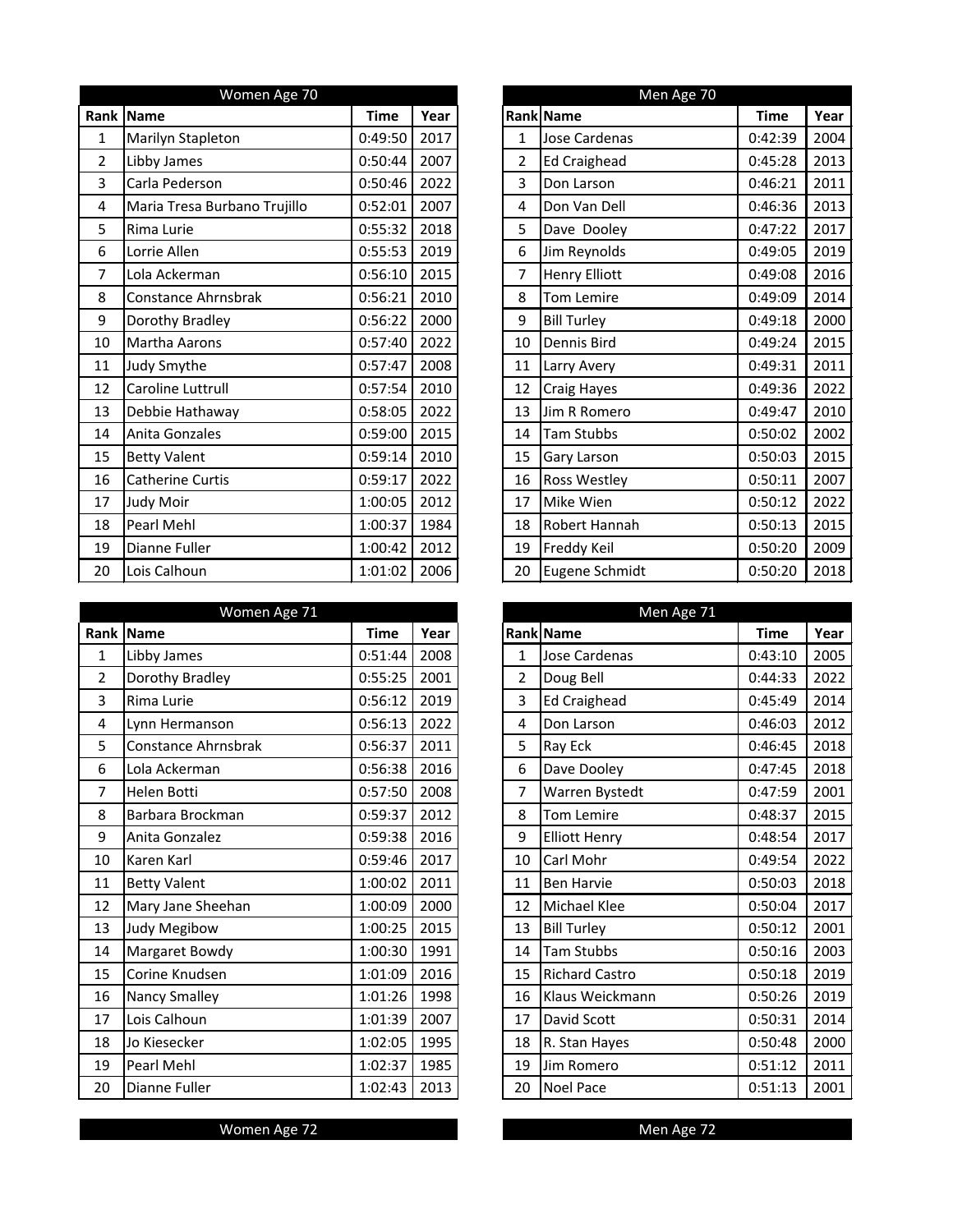|                | Rank Name            | <b>Time</b>    | Year |                | Rank Name               | <b>Time</b> | Year |
|----------------|----------------------|----------------|------|----------------|-------------------------|-------------|------|
| 1              | Libby James          | 0:48:54        | 2009 | 1              | John Cahill             | 0:44:01     | 1996 |
| $\overline{2}$ | Constance Ahrnsbrak  | 0:55:24        | 2012 | $\overline{2}$ | Jose Cardenas           | 0:45:25     | 2006 |
| 3              | Dorothy Bradley      | 0:56:06        | 2002 | 3              | <b>Ed Craighead</b>     | 0:46:32     | 2015 |
| 4              | Lola Ackerman        | 0:56:55        | 2017 | 4              | Warren Bystedt          | 0:47:11     | 2002 |
| 5              | Helen Botti          | 0:57:49        | 2009 | 5              | Don Larson              | 0:48:06     | 2013 |
| 6              | Anita Gonzales       | 0:58:54        | 2017 | 6              | Dave Dooley             | 0:48:11     | 2019 |
| 7              | Judy Smythe          | 0:59:03        | 2010 | 7              | Ray Eck                 | 0:48:15     | 2019 |
| 8              | <b>Betty Valent</b>  | 0:59:44        | 2012 | 8              | <b>Elliott Henry</b>    | 0:49:05     | 2018 |
| 9              | Jo Kiesecker         | 0:59:54        | 1996 | 9              | <b>Bob McCallister</b>  | 0:49:09     | 1999 |
| 10             | <b>Barb Gurtler</b>  | 1:00:57        | 2007 | 10             | <b>Ben Harvie</b>       | 0:49:28     | 2019 |
| 11             | Martha Nishimoto     | 1:01:30        | 2002 | 11             | Tam Stubbs              | 0:49:30     | 2004 |
| 12             | Corine Knudsen       | 1:01:41        | 2017 | 12             | <b>Bernie Redlinger</b> | 0:50:21     | 2022 |
| 13             | Lynn Edwards         | 1:01:52        | 1995 | 13             | Rod Smythe              | 0:50:50     | 2002 |
| 14             | <b>Nancy Smalley</b> | 1:02:06        | 1999 | 14             | Clarence Osborn         | 0:51:00     | 1990 |
| 15             | Mary Jane Sheehan    | 1:02:12        | 2001 | 15             | <b>Noel Pace</b>        | 0:51:11     | 2002 |
| 16             | Dianne Fuller        | 1:02:46        | 2014 | 16             | Dennis Bird             | 0:51:21     | 2016 |
| 17             | Judy Megibow         | 1:03:24        | 2016 | 17             | <b>Michael Klee</b>     | 0:51:38     | 2018 |
| 18             | Martha Kinsinger     | 1:04:53        | 2007 | 18             | Jim Romero              | 0:51:43     | 2012 |
| 19             | Marti Nash           | 1:05:29        | 2017 | 19             | Jeff Dumas              | 0:51:57     | 2018 |
| 20             | Linda Knudsen        | $1:05:38$ 2012 |      | 20             | Dick Gardner            | 0:52:29     | 2000 |

|                | Women Age 73         |             |      |                | Men Age 73            |             |      |
|----------------|----------------------|-------------|------|----------------|-----------------------|-------------|------|
|                | Rank Name            | <b>Time</b> | Year |                | Rank Name             | <b>Time</b> | Year |
| 1              | Libby James          | 0:49:19     | 2010 | 1              | Jose Cardenas         | 0:44:38     | 2007 |
| $\overline{2}$ | Dorothy Bradley      | 0:56:59     | 2003 | $\overline{2}$ | Ed Craighead          | 0:47:06     | 2016 |
| 3              | Constance Ahrnsbrak  | 0:57:19     | 2013 | 3              | <b>Warren Bystedt</b> | 0:48:19     | 2003 |
| 4              | Jo Kiesecker         | 0:59:20     | 1997 | $\overline{4}$ | Don Larson            | 0:48:34     | 2014 |
| 5              | Linda Peterson       | 1:00:01     | 2022 | 5              | <b>Dennis Bird</b>    | 0:49:33     | 2017 |
| 6              | Anita Gonzales       | 1:01:14     | 2018 | 6              | <b>Tom Lemire</b>     | 0:49:47     | 2016 |
| $\overline{7}$ | Helen Botti          | 1:02:28     | 2010 | 7              | Tam Stubbs            | 0:50:00     | 2005 |
| 8              | <b>Betty Valent</b>  | 1:02:41     | 2013 | 8              | Jim Reynolds          | 0:50:01     | 2022 |
| 9              | <b>Nancy Smalley</b> | 1:03:03     | 2000 | 9              | Dale Urbain           | 0:50:15     | 2007 |
| 10             | Judy Megibow         | 1:03:13     | 2017 | 10             | Jeff Dumas            | 0:50:15     | 2019 |
| 11             | Lois Calhoun         | 1:03:24     | 2009 | 11             | Logan McGinness       | 0:51:31     | 1998 |
| 12             | Judy Smythe          | 1:03:45     | 2011 | 12             | <b>Irving Weiss</b>   | 0:51:49     | 1992 |
| 13             | Barbara Brockman     | 1:03:45     | 2014 | 13             | Clarence Osborn       | 0:51:52     | 1991 |
| 14             | Karen Karl           | 1:04:42     | 2019 | 14             | Jim Romero            | 0:52:45     | 2013 |
| 15             | Vici DeHaan          | 1:04:55     | 2008 | 15             | Jim Braden            | 0:52:49     | 2009 |
| 16             | Dolores Logan        | 1:05:08     | 2004 | 16             | Michael Klee          | 0:53:16     | 2019 |
| 17             | Dianne Fuller        | 1:05:52     | 2015 | 17             | Robert E. Greene      | 0:53:23     | 2008 |
| 18             | Lynn Cressy          | 1:06:17     | 2017 | 18             | Rodge Rodgers         | 0:53:54     | 1995 |
| 19             | Kathy Kirsling       | 1:07:29     | 2022 | 19             | <b>Noel Pace</b>      | 0:53:59     | 2003 |
| 20             | Marti Nash           | 1:07:57     | 2018 | 20             | <b>Dick Gardner</b>   | 0:54:00     | 2001 |

|           | Women A<br>74<br>Age A |                                                                  |      |                      | - 7<br>Men<br>Age<br>75 - |      |     |
|-----------|------------------------|------------------------------------------------------------------|------|----------------------|---------------------------|------|-----|
| Ran<br>nk | 'Name                  | $-1$<br>, ime<br>the contract of the contract of the contract of | Year | Rank<br><b>IName</b> |                           | Гіmе | ear |
|           |                        |                                                                  |      |                      |                           |      |     |

| ank            | Name                 | <b>Time</b> | Year |                | Rank Name              | <b>Time</b> | Year |
|----------------|----------------------|-------------|------|----------------|------------------------|-------------|------|
| $\mathbf{1}$   | Libby James          | 0:48:54     | 2009 | 1              | John Cahill            | 0:44:01     | 1996 |
| $\overline{2}$ | Constance Ahrnsbrak  | 0:55:24     | 2012 | $\overline{2}$ | Jose Cardenas          | 0:45:25     | 2006 |
| 3              | Dorothy Bradley      | 0:56:06     | 2002 | 3              | <b>Ed Craighead</b>    | 0:46:32     | 2015 |
| 4              | Lola Ackerman        | 0:56:55     | 2017 | 4              | Warren Bystedt         | 0:47:11     | 2002 |
| 5              | Helen Botti          | 0:57:49     | 2009 | 5              | Don Larson             | 0:48:06     | 2013 |
| 6              | Anita Gonzales       | 0:58:54     | 2017 | 6              | Dave Dooley            | 0:48:11     | 2019 |
| 7              | Judy Smythe          | 0:59:03     | 2010 | 7              | Ray Eck                | 0:48:15     | 2019 |
| 8              | <b>Betty Valent</b>  | 0:59:44     | 2012 | 8              | <b>Elliott Henry</b>   | 0:49:05     | 2018 |
| 9              | Jo Kiesecker         | 0:59:54     | 1996 | 9              | <b>Bob McCallister</b> | 0:49:09     | 1999 |
| 10             | <b>Barb Gurtler</b>  | 1:00:57     | 2007 | 10             | <b>Ben Harvie</b>      | 0:49:28     | 2019 |
| 11             | Martha Nishimoto     | 1:01:30     | 2002 | 11             | <b>Tam Stubbs</b>      | 0:49:30     | 2004 |
| 12             | Corine Knudsen       | 1:01:41     | 2017 | 12             | Bernie Redlinger       | 0:50:21     | 2022 |
| 13             | Lynn Edwards         | 1:01:52     | 1995 | 13             | Rod Smythe             | 0:50:50     | 2002 |
| 14             | <b>Nancy Smalley</b> | 1:02:06     | 1999 | 14             | Clarence Osborn        | 0:51:00     | 1990 |
| 15             | Mary Jane Sheehan    | 1:02:12     | 2001 | 15             | Noel Pace              | 0:51:11     | 2002 |
| 16             | Dianne Fuller        | 1:02:46     | 2014 | 16             | <b>Dennis Bird</b>     | 0:51:21     | 2016 |
| 17             | Judy Megibow         | 1:03:24     | 2016 | 17             | <b>Michael Klee</b>    | 0:51:38     | 2018 |
| 18             | Martha Kinsinger     | 1:04:53     | 2007 | 18             | Jim Romero             | 0:51:43     | 2012 |
| 19             | Marti Nash           | 1:05:29     | 2017 | 19             | Jeff Dumas             | 0:51:57     | 2018 |
| 20             | Linda Knudsen        | 1:05:38     | 2012 | 20             | <b>Dick Gardner</b>    | 0:52:29     | 2000 |

|                | Men Age 73             |             |      |
|----------------|------------------------|-------------|------|
|                | <b>Rank Name</b>       | <b>Time</b> | Year |
| $\mathbf 1$    | <b>Jose Cardenas</b>   | 0:44:38     | 2007 |
| $\overline{2}$ | <b>Ed Craighead</b>    | 0:47:06     | 2016 |
| 3              | Warren Bystedt         | 0:48:19     | 2003 |
| 4              | Don Larson             | 0:48:34     | 2014 |
| 5              | Dennis Bird            | 0:49:33     | 2017 |
| 6              | <b>Tom Lemire</b>      | 0:49:47     | 2016 |
| 7              | Tam Stubbs             | 0:50:00     | 2005 |
| 8              | Jim Reynolds           | 0:50:01     | 2022 |
| 9              | Dale Urbain            | 0:50:15     | 2007 |
| 10             | Jeff Dumas             | 0:50:15     | 2019 |
| 11             | Logan McGinness        | 0:51:31     | 1998 |
| 12             | <b>Irving Weiss</b>    | 0:51:49     | 1992 |
| 13             | <b>Clarence Osborn</b> | 0:51:52     | 1991 |
| 14             | Jim Romero             | 0:52:45     | 2013 |
| 15             | Jim Braden             | 0:52:49     | 2009 |
| 16             | <b>Michael Klee</b>    | 0:53:16     | 2019 |
| 17             | Robert E. Greene       | 0:53:23     | 2008 |
| 18             | Rodge Rodgers          | 0:53:54     | 1995 |
| 19             | <b>Noel Pace</b>       | 0:53:59     | 2003 |
| 20             | Dick Gardner           | 0:54:00     | 2001 |

| Men Age 74       |      |      |
|------------------|------|------|
| <b>Rank Name</b> | Time | Year |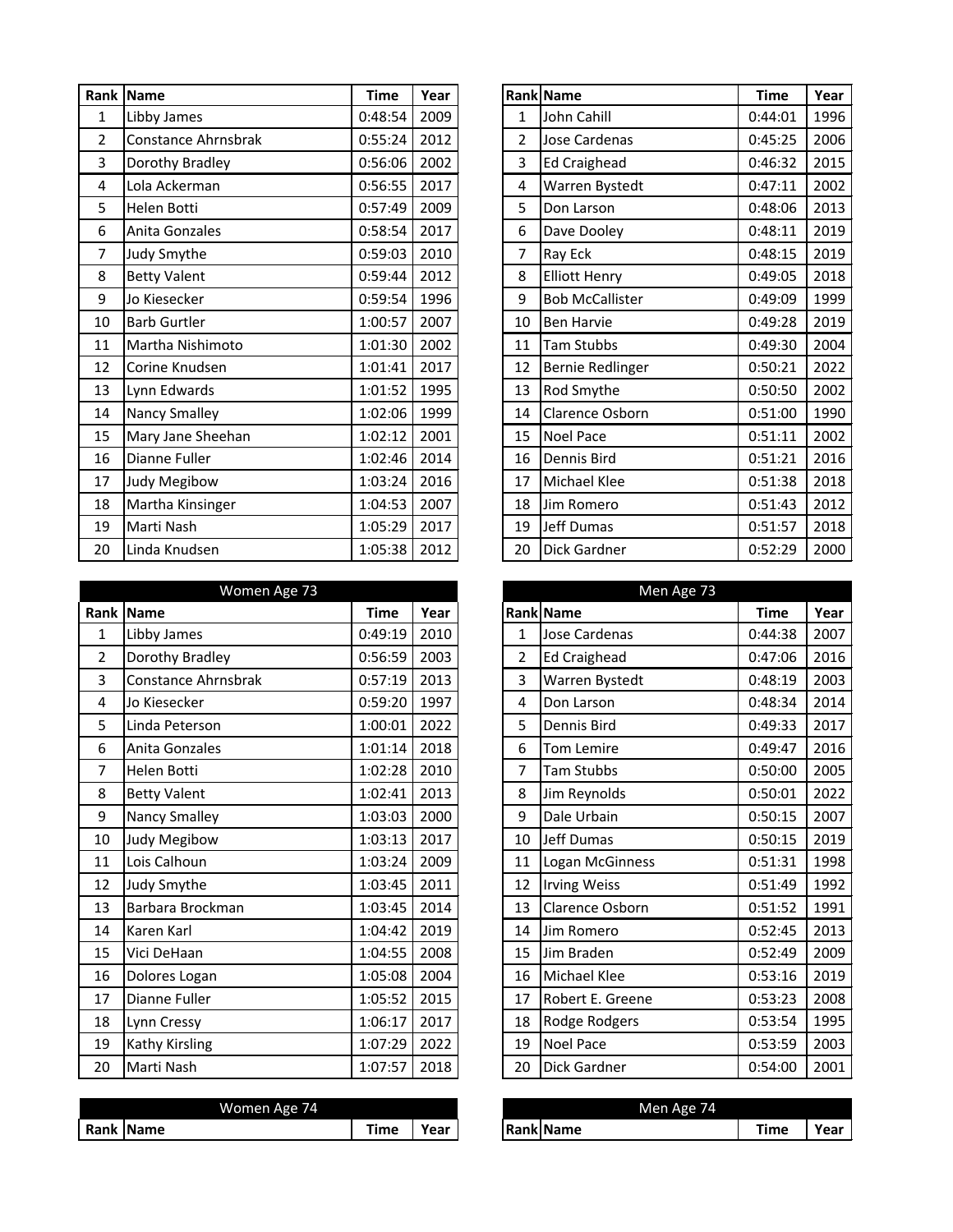| $\mathbf 1$    | Libby James           | 0:49:33 | 2011 | $\mathbf 1$    | <b>Ed Craighead</b>          | 0:48:06 | 2017 |
|----------------|-----------------------|---------|------|----------------|------------------------------|---------|------|
| $\overline{2}$ | Constance Ahrnsbrak   | 0:56:48 | 2014 | $\overline{2}$ | Warren Bystedt               | 0:50:01 | 2004 |
| 3              | Teresa Burbano        | 0:57:53 | 2011 | 3              | Don Larson                   | 0:50:27 | 2015 |
| 4              | Dorothy Bradley       | 1:00:10 | 2004 | 4              | <b>Tam Stubbs</b>            | 0:50:34 | 2006 |
| 5              | Rima Lurie            | 1:01:04 | 2022 | 5              | Dale Urbain                  | 0:51:07 | 2008 |
| 6              | Jo Kiesecker          | 1:03:13 | 1998 | 6              | Robert Greene                | 0:52:02 | 2009 |
| 7              | Martha Nishimoto      | 1:03:30 | 2004 | 7              | Yusuke Tajima                | 0:51:50 | 2019 |
| 8              | <b>Betty Valent</b>   | 1:04:09 | 2014 | 8              | <b>Fred Glover</b>           | 0:52:54 | 2011 |
| 9              | Diana Ireland         | 1:04:25 | 2022 | 9              | Gary Bell                    | 0:52:06 | 2018 |
| 10             | Dianne Fuller         | 1:04:26 | 2016 | 10             | <b>Mark Lawrence Maloney</b> | 0:53:17 | 2010 |
| 11             | <b>Barb Gurtler</b>   | 1:04:45 | 2009 | 11             | Rod Smythe                   | 0:53:23 | 2004 |
| 12             | Judy Megibow          | 1:04:52 | 2018 | 12             | Dick Gardner                 | 0:54:04 | 2002 |
| 13             | <b>Nancy Smalley</b>  | 1:05:18 | 2001 | 13             | <b>Irving Weiss</b>          | 0:54:05 | 1993 |
| 14             | Barbara Brockman      | 1:05:10 | 2015 | 14             | Klaus Weickmann              | 0:54:18 | 2022 |
| 15             | Judy Smythe           | 1:05:22 | 2012 | 15             | Rodge Rodgers                | 0:54:49 | 1996 |
| 16             | Jan Daker             | 1:05:53 | 2022 | 16             | Tom Lemire                   | 0:54:57 | 2017 |
| 17             | Helen Botti           | 1:06:28 | 2011 | 17             | Dennis Bird                  | 0:55:10 | 2018 |
| 18             | Lois Calhoun          | 1:06:48 | 2010 | 18             | <b>Bill Turley</b>           | 0:55:19 | 2004 |
| 19             | Lynn Cressy           | 1:08:11 | 2018 | 19             | Jack Barry                   | 0:55:20 | 2012 |
| 20             | <b>Mallory Norway</b> | 1:08:37 | 2022 | 20             | Jim Romero                   | 0:55:22 | 2014 |

|                | Women Age 75           |             |      |                | Men Age 75             |             |      |
|----------------|------------------------|-------------|------|----------------|------------------------|-------------|------|
| Rank           | <b>Name</b>            | <b>Time</b> | Year |                | Rank Name              | <b>Time</b> | Year |
| $\mathbf{1}$   | Pene Lagergren         | 0:49:09     | 1988 | $\mathbf{1}$   | John D. Cahill         | 0:44:17     | 1999 |
| $\overline{2}$ | Libby James            | 0:50:07     | 2012 | $\overline{2}$ | Warren Bystedt         | 0:49:36     | 2005 |
| 3              | Constance Ahrnsbrak    | 0:57:40     | 2015 | 3              | Tom Lemire             | 0:50:48     | 2018 |
| 4              | <b>Barbara Sibley</b>  | 1:02:54     | 2015 | 4              | Don Larson             | 0:51:01     | 2016 |
| 5              | <b>Barb Gurtler</b>    | 1:04:04     | 2010 | 5              | <b>Ed Craighead</b>    | 0:51:15     | 2018 |
| 6              | Judy Megibow           | 1:05:00     | 2019 | 6              | Tam Stubbs             | 0:52:14     | 2007 |
| 7              | <b>Betty Valent</b>    | 1:05:53     | 2015 | 7              | Dave Dooley            | 0:52:18     | 2022 |
| 8              | Lynn Cressy            | 1:06:24     | 2019 | 8              | <b>Tom Lemire</b>      | 0:52:26     | 2019 |
| 9              | Nancy Smalley          | 1:08:38     | 2002 | 9              | Gene DaGiau            | 0:52:58     | 2015 |
| 10             | Megan Kramer           | 1:10:34     | 2009 | 10             | Dennis T Bird          | 0:53:39     | 2019 |
| 11             | <b>Judy Bomer</b>      | 1:11:30     | 2019 | 11             | Jim Braden             | 0:54:33     | 2011 |
| 12             | Mary Eleanor Cockerham | 1:12:07     | 2007 | 12             | John Wilcockson        | 0:54:57     | 2018 |
| 13             | <b>Mary Young</b>      | 1:12:24     | 2018 | 13             | Robert Tafelski        | 0:55:00     | 2015 |
| 14             | Lois Calhoun           | 1:13:25     | 2011 | 14             | Tom Linnell            | 0:55:11     | 2019 |
| 15             | Gloria Siekmeier       | 1:13:26     | 2008 | 15             | <b>Bill Faulkner</b>   | 0:55:41     | 2017 |
| 16             | Linda Knudsen          | 1:13:34     | 2015 | 16             | <b>Richard Quigley</b> | 0:55:59     | 2011 |
| 17             | Sooja Sung             | 1:13:40     | 2018 | 17             | Lockett Wood           | 0:55:59     | 2015 |
| 18             | Ginnie Vaughn          | 1:13:42     | 2014 | 18             | Noel Pace              | 0:56:07     | 2005 |
| 19             | Jo Kiesecker           | 1:13:48     | 1999 | 19             | Don Hayes              | 0:56:07     | 2007 |
| 20             | Elisabeth Paulmann     | 1:14:15     | 2007 | 20             | Jim Romero             | 0:56:58     | 2015 |

|   | Women Age 76 |             |       |    | Men Age 76        |             |      |
|---|--------------|-------------|-------|----|-------------------|-------------|------|
|   | Rank Name    | <b>Time</b> | Year, |    | <b>IRank Name</b> | <b>Time</b> | Year |
| - | Libby James  | 0:50:39     | 2013  | л. | Jose Cardenas     | 0:51:54     | 2010 |

| $\mathbf 1$    | <b>Ed Craighead</b>   | 0:48:06 | 2017 |
|----------------|-----------------------|---------|------|
| $\overline{2}$ | Warren Bystedt        | 0:50:01 | 2004 |
| 3              | Don Larson            | 0:50:27 | 2015 |
| 4              | <b>Tam Stubbs</b>     | 0:50:34 | 2006 |
| 5              | Dale Urbain           | 0:51:07 | 2008 |
| 6              | <b>Robert Greene</b>  | 0:52:02 | 2009 |
| 7              | Yusuke Tajima         | 0:51:50 | 2019 |
| 8              | <b>Fred Glover</b>    | 0:52:54 | 2011 |
| 9              | <b>Gary Bell</b>      | 0:52:06 | 2018 |
| 10             | Mark Lawrence Maloney | 0:53:17 | 2010 |
| 11             | Rod Smythe            | 0:53:23 | 2004 |
| 12             | Dick Gardner          | 0:54:04 | 2002 |
| 13             | <b>Irving Weiss</b>   | 0:54:05 | 1993 |
| 14             | Klaus Weickmann       | 0:54:18 | 2022 |
| 15             | Rodge Rodgers         | 0:54:49 | 1996 |
| 16             | <b>Tom Lemire</b>     | 0:54:57 | 2017 |
| 17             | Dennis Bird           | 0:55:10 | 2018 |
| 18             | <b>Bill Turley</b>    | 0:55:19 | 2004 |
| 19             | <b>Jack Barry</b>     | 0:55:20 | 2012 |
| 20             | Jim Romero            | 0:55:22 | 2014 |

|                | Men Age 75             |             |      |
|----------------|------------------------|-------------|------|
|                | Rank Name              | <b>Time</b> | Year |
| 1              | John D. Cahill         | 0:44:17     | 1999 |
| $\overline{2}$ | Warren Bystedt         | 0:49:36     | 2005 |
| 3              | <b>Tom Lemire</b>      | 0:50:48     | 2018 |
| 4              | Don Larson             | 0:51:01     | 2016 |
| 5              | <b>Ed Craighead</b>    | 0:51:15     | 2018 |
| 6              | <b>Tam Stubbs</b>      | 0:52:14     | 2007 |
| 7              | Dave Dooley            | 0:52:18     | 2022 |
| 8              | <b>Tom Lemire</b>      | 0:52:26     | 2019 |
| 9              | Gene DaGiau            | 0:52:58     | 2015 |
| 10             | Dennis T Bird          | 0:53:39     | 2019 |
| 11             | Jim Braden             | 0:54:33     | 2011 |
| 12             | John Wilcockson        | 0:54:57     | 2018 |
| 13             | <b>Robert Tafelski</b> | 0:55:00     | 2015 |
| 14             | <b>Tom Linnell</b>     | 0:55:11     | 2019 |
| 15             | <b>Bill Faulkner</b>   | 0:55:41     | 2017 |
| 16             | <b>Richard Quigley</b> | 0:55:59     | 2011 |
| 17             | Lockett Wood           | 0:55:59     | 2015 |
| 18             | <b>Noel Pace</b>       | 0:56:07     | 2005 |
| 19             | Don Hayes              | 0:56:07     | 2007 |
| 20             | Jim Romero             | 0:56:58     | 2015 |

| Men Age 76    |             |      |
|---------------|-------------|------|
| Rank Name     | <b>Time</b> | Year |
| Jose Cardenas | 0:51:54     |      |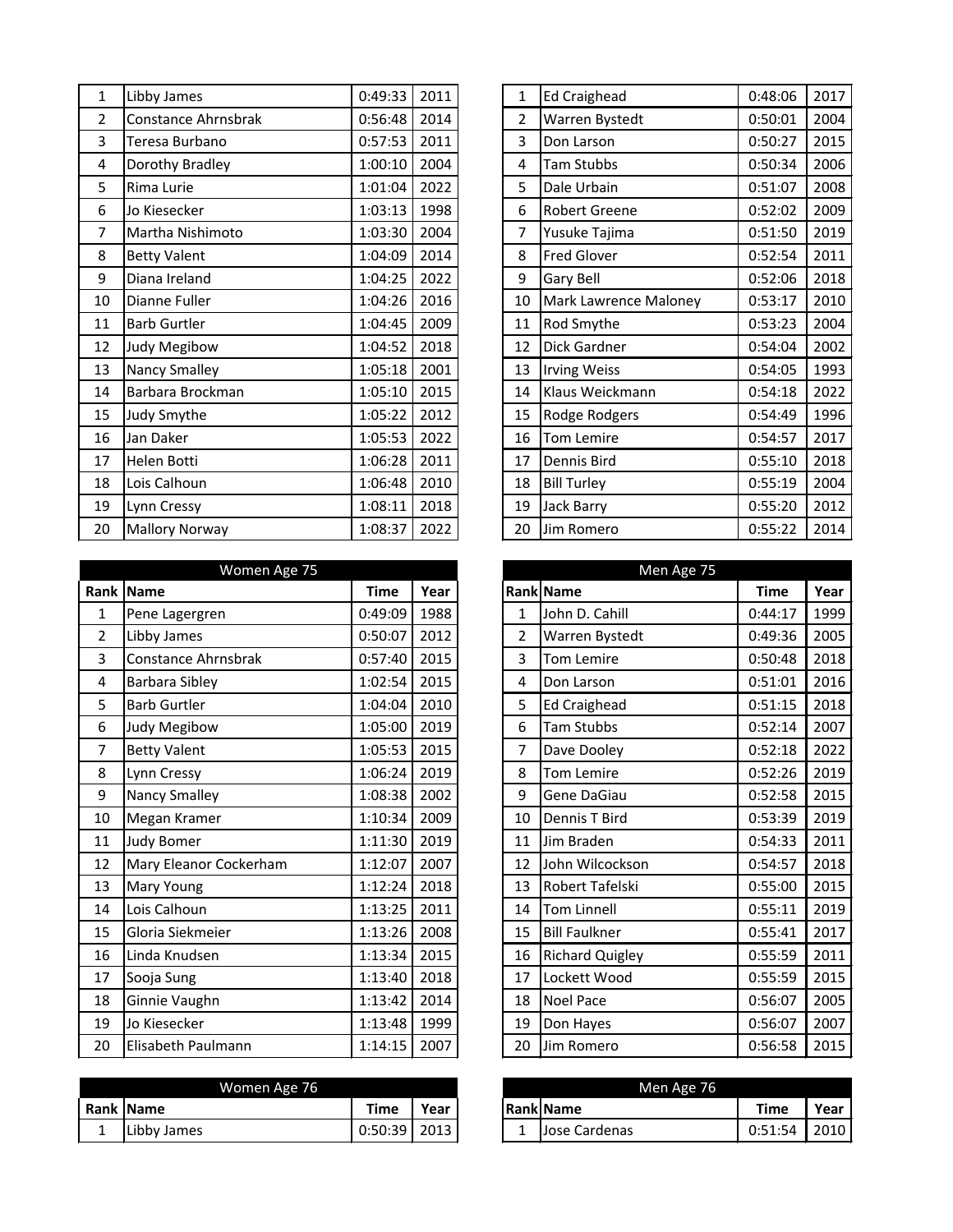| $\overline{2}$ | Constance Ahrnsbrak    | 1:00:37 | 2016 | $\overline{2}$ | Don Larson           | 0:52:00 | 2017 |
|----------------|------------------------|---------|------|----------------|----------------------|---------|------|
| 3              | Lois Calhoun           | 1:05:49 | 2012 | 3              | <b>Ed Craighead</b>  | 0:52:15 | 2019 |
| 4              | <b>Barb Gurtler</b>    | 1:07:40 | 2011 | 4              | <b>Tam Stubbs</b>    | 0:52:38 | 2008 |
| 5              | Pearl Mehl             | 1:10:28 | 1990 | 5              | <b>Eric Burger</b>   | 0:52:53 | 1986 |
| 6              | <b>Betty Valent</b>    | 1:10:38 | 2016 | 6              | Warren Bystedt       | 0:53:28 | 2006 |
| 7              | Judy Smythe            | 1:12:40 | 2014 | 7              | Dennis Muirhead      | 0:53:40 | 2017 |
| 8              | Jelma Jacobs           | 1:13:09 | 1992 | 8              | Jeff Dumas           | 0:53:50 | 2022 |
| 9              | Gloria Siekmeier       | 1:13:14 | 2009 | 9              | Gene DaGiau          | 0:54:17 | 2016 |
| 10             | Sooja Sung             | 1:13:44 | 2019 | 10             | Arlen Heller         | 0:55:43 | 2022 |
| 11             | Mary Eleanor Cockerham | 1:13:50 | 2008 | 11             | Jim Braden           | 0:55:45 | 2012 |
| 12             | MaryKay Rachwalski     | 1:14:58 | 2009 | 12             | John Wilcockson      | 0:55:55 | 2019 |
| 13             | Ginnie Vaughan         | 1:15:11 | 2015 | 13             | <b>Rod Smythe</b>    | 0:56:27 | 2006 |
| 14             | Carole Litt            | 1:16:00 | 2013 | 14             | <b>Bill Faulkner</b> | 0:56:58 | 2018 |
| 15             | MaryLadene Dowell      | 1:16:04 | 2015 | 15             | Jesse Aweida         | 0:56:59 | 2007 |
| 16             | Theresa Hegarty        | 1:16:39 | 2009 | 16             | <b>Irving Weiss</b>  | 0:57:05 | 1995 |
| 17             | Nancy Smalley          | 1:17:34 | 2003 | 17             | Noel Pace            | 0:57:23 | 2006 |
| 18             | Wanda Hall             | 1:18:12 | 1998 | 18             | Ralph Koenig         | 0:57:33 | 2019 |
| 19             | Valdene Ranum          | 1:18:44 | 2017 | 19             | Kevin Heng           | 0:57:59 | 2005 |
| 20             | <b>Mary Young</b>      | 1:19:02 | 2019 | 20             | Jack Barry           | 0:58:03 | 2014 |

|                | Women Age 77           |             |      |                | Men Age 77             |             |      |
|----------------|------------------------|-------------|------|----------------|------------------------|-------------|------|
|                | Rank Name              | <b>Time</b> | Year |                | Rank Name              | <b>Time</b> | Year |
| $\mathbf{1}$   | Libby James            | 0:51:25     | 2014 | $\mathbf{1}$   | Jose Cardenas          | 0:48:58     | 2011 |
| $\overline{2}$ | Constance Aahrnsbrak   | 1:02:18     | 2017 | $\overline{2}$ | Yusuke Tajima          | 0:49:50     | 2022 |
| 3              | Teresa Burbano         | 1:02:41     | 2014 | 3              | John Lindsberg         | 0:50:41     | 1993 |
| 4              | <b>Betty Valent</b>    | 1:08:30     | 2017 | 4              | Warren Bystedt         | 0:53:05     | 2007 |
| 5              | <b>Barb Gurtler</b>    | 1:09:42     | 2012 | 5              | Don Kinney             | 0:53:39     | 2017 |
| 6              | Velma Jacobs           | 1:13:03     | 1993 | 6              | Don Larson             | 0:54:51     | 2018 |
| $\overline{7}$ | Barbara Brockman       | 1:14:36     | 2018 | 7              | <b>Tam Stubbs</b>      | 0:56:19     | 2009 |
| 8              | Ginnie Vaughan         | 1:14:45     | 2016 | 8              | Noel Pace              | 0:56:22     | 2007 |
| 9              | Carole Litt            | 1:17:37     | 2014 | 9              | <b>Bill Faulkner</b>   | 0:56:50     | 2019 |
| 10             | Wanda Hall             | 1:17:51     | 1999 | 10             | Jesse Aweida           | 0:57:58     | 2008 |
| 11             | Pearl Mehl             | 1:18:13     | 1991 | 11             | <b>Richard Quigley</b> | 0:58:17     | 2013 |
| 12             | Mary Ladene Dowell     | 1:18:43     | 2016 | 12             | <b>Rod Smythe</b>      | 0:59:06     | 2007 |
| 13             | Mary Kay Rachwalski    | 1:18:43     | 2010 | 13             | Don Hayes              | 0:59:12     | 2009 |
| 14             | Gloria Siekmeier       | 1:20:16     | 2010 | 14             | <b>Bill Turley</b>     | 0:59:25     | 2007 |
| 15             | Valdene Ranum          | 1:21:08     | 2018 | 15             | <b>Robert Greene</b>   | 0:59:26     | 2012 |
| 16             | Nancy Smalley          | 1:21:23     | 2004 | 16             | Jack Barry             | 1:00:07     | 2015 |
| 17             | Mary Eleanor Cockerham | 1:21:44     | 2009 | 17             | Miguel Zavala          | 1:00:21     | 2018 |
| 18             | Elisabeth Paulmann     | 1:22:04     | 2009 | 18             | <b>Mark Maloney</b>    | 1:00:32     | 2013 |
| 19             | <b>Betty Skipp</b>     | 1:22:25     | 2005 | 19             | <b>Chuck Merry</b>     | 1:00:49     | 2012 |
| 20             | Margie Thompson        | 1:22:56     | 2010 | 20             | Kenneth Green          | 1:01:01     | 2006 |

|   | Women Age 78        |         |      |  | Men Age 78           |         |      |
|---|---------------------|---------|------|--|----------------------|---------|------|
|   | <b>Rank Name</b>    | Time    | Year |  | <b>Rank Name</b>     | Time    | Year |
| ∸ | Libby James         | 0:53:37 | 2015 |  | <b>Jose Cardenas</b> | 0:49:11 | 2012 |
|   | Constance Arhnsbrak | 1:04:50 | 2018 |  | <b>Tam Stubbs</b>    | 0:55:49 | 2010 |

| $\overline{2}$ | Don Larson           | 0:52:00 | 2017 |
|----------------|----------------------|---------|------|
| 3              | <b>Ed Craighead</b>  | 0:52:15 | 2019 |
| 4              | <b>Tam Stubbs</b>    | 0:52:38 | 2008 |
| 5              | Eric Burger          | 0:52:53 | 1986 |
| 6              | Warren Bystedt       | 0:53:28 | 2006 |
| 7              | Dennis Muirhead      | 0:53:40 | 2017 |
| 8              | Jeff Dumas           | 0:53:50 | 2022 |
| 9              | Gene DaGiau          | 0:54:17 | 2016 |
| 10             | Arlen Heller         | 0:55:43 | 2022 |
| 11             | Jim Braden           | 0:55:45 | 2012 |
| 12             | John Wilcockson      | 0:55:55 | 2019 |
| 13             | Rod Smythe           | 0:56:27 | 2006 |
| 14             | <b>Bill Faulkner</b> | 0:56:58 | 2018 |
| 15             | Jesse Aweida         | 0:56:59 | 2007 |
| 16             | <b>Irving Weiss</b>  | 0:57:05 | 1995 |
| 17             | Noel Pace            | 0:57:23 | 2006 |
| 18             | Ralph Koenig         | 0:57:33 | 2019 |
| 19             | Kevin Heng           | 0:57:59 | 2005 |
| 20             | Jack Barry           | 0:58:03 | 2014 |

|                | Men Age 77             |             |      |
|----------------|------------------------|-------------|------|
|                | <b>Rank Name</b>       | <b>Time</b> | Year |
| 1              | <b>Jose Cardenas</b>   | 0:48:58     | 2011 |
| $\overline{2}$ | Yusuke Tajima          | 0:49:50     | 2022 |
| 3              | John Lindsberg         | 0:50:41     | 1993 |
| 4              | Warren Bystedt         | 0:53:05     | 2007 |
| 5              | Don Kinney             | 0:53:39     | 2017 |
| 6              | Don Larson             | 0:54:51     | 2018 |
| 7              | <b>Tam Stubbs</b>      | 0:56:19     | 2009 |
| 8              | <b>Noel Pace</b>       | 0:56:22     | 2007 |
| 9              | <b>Bill Faulkner</b>   | 0:56:50     | 2019 |
| 10             | Jesse Aweida           | 0:57:58     | 2008 |
| 11             | <b>Richard Quigley</b> | 0:58:17     | 2013 |
| 12             | Rod Smythe             | 0:59:06     | 2007 |
| 13             | Don Hayes              | 0:59:12     | 2009 |
| 14             | <b>Bill Turley</b>     | 0:59:25     | 2007 |
| 15             | <b>Robert Greene</b>   | 0:59:26     | 2012 |
| 16             | Jack Barry             | 1:00:07     | 2015 |
| 17             | Miguel Zavala          | 1:00:21     | 2018 |
| 18             | Mark Maloney           | 1:00:32     | 2013 |
| 19             | <b>Chuck Merry</b>     | 1:00:49     | 2012 |
| 20             | <b>Kenneth Green</b>   | 1:01:01     | 2006 |

| Men Age 78        |             |      |
|-------------------|-------------|------|
| <b>Rank Name</b>  | <b>Time</b> | Year |
| Jose Cardenas     | 0:49:11     | 2012 |
| <b>Tam Stubbs</b> | 0:55:49     |      |